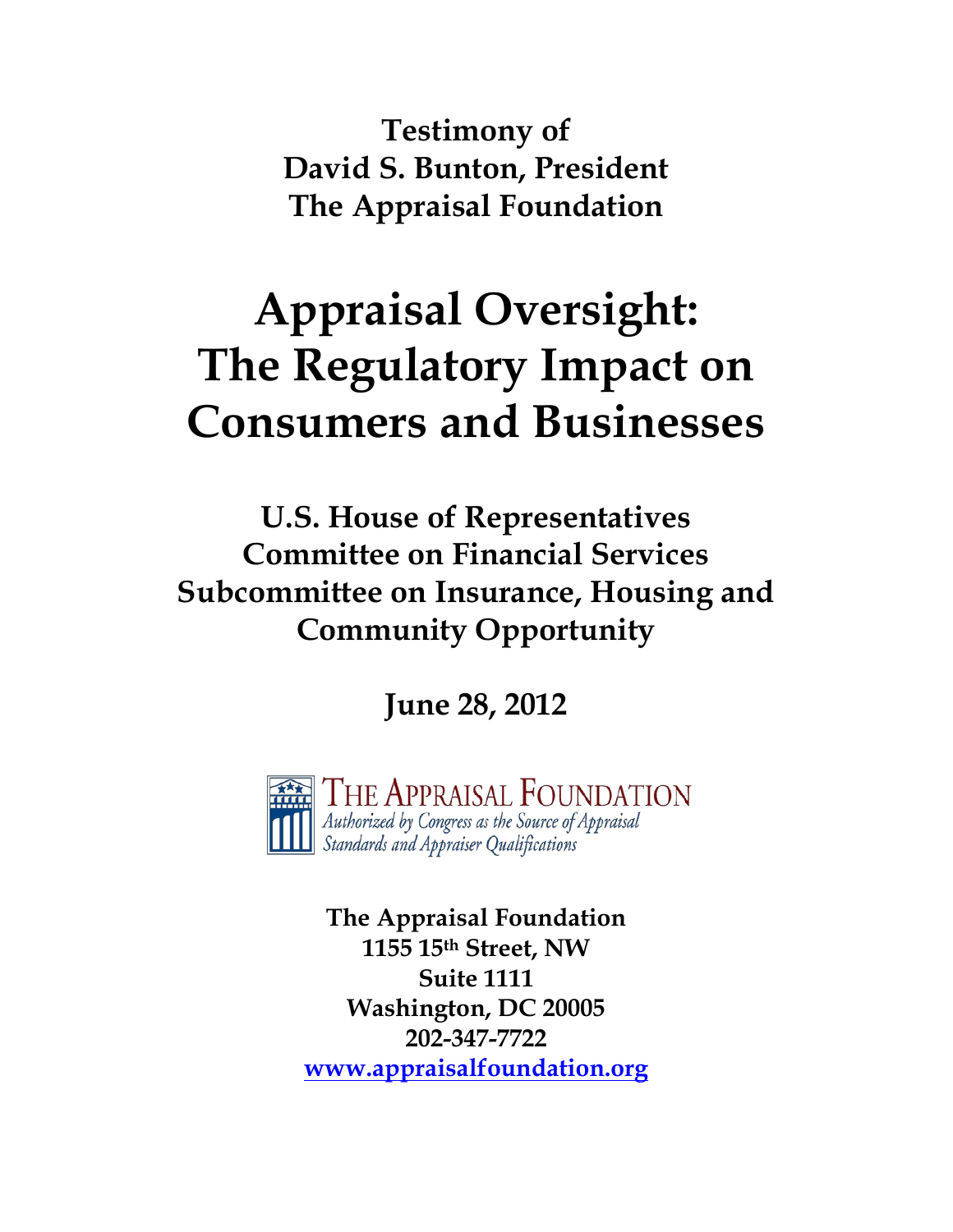#### **INTRODUCTION**

Madame Chair and members of the Subcommittee, The Appraisal Foundation greatly appreciates the opportunity to appear before you today to offer our perspective on the regulation of real estate appraisers.

There are many misconceptions about The Appraisal Foundation and let me begin by stating that the Foundation is not:

- a government agency or regulatory body;
- created by Congress;
- an appraisal trade association.

Rather, The Appraisal Foundation:

- is a non-profit 501 (c) 3 educational organization;
- was founded by eight national appraisal organizations 25 years ago;
- serves as an umbrella organization representing over 100 organizations and government agencies with an interest in valuation (see attached list);
- was created to foster professionalism in appraising.

We are the private sector expertise in the real property appraiser regulatory system. The Foundation was given specific authority by Congress in 1989 (Title XI of FIRREA) regarding the real property appraiser regulatory system. The Foundation does not have any regulatory authority, but it provides tools for the regulatory community. Specifically:

- individuals seeking to become a trainee appraiser, supervisory appraiser, state licensed appraiser or state certified appraiser must meet the minimum qualification requirements established by the Foundation's Appraiser Qualifications Board;
- all states and territories must use licensing and certification examinations either issued or endorsed by the Foundation's Appraiser Qualifications Board; and
- all state licensed and certified real estate appraisers must adhere to certain standards of conduct (the *Uniform Standards of Professional Appraisal Practice*) written by the Foundation's Appraisal Standards Board.

Before addressing the specific topics on which you are seeking our perspective, I would like to provide some additional background on the Foundation and its work to date.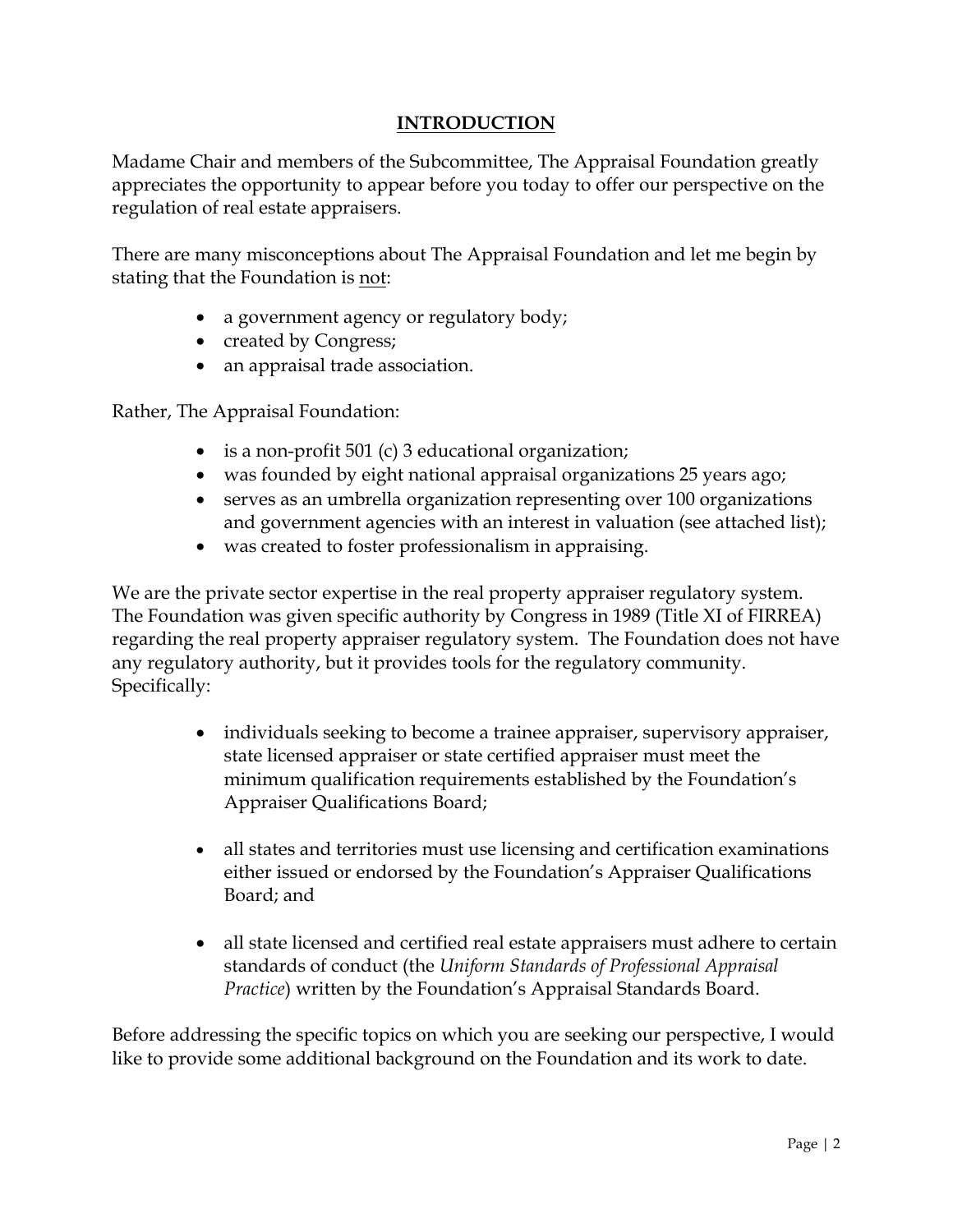#### **FOUNDATION STRUCTURE**

The Appraisal Foundation is governed by a 25 member Board of Trustees. The Board of Trustees appoints members to the Foundation's independent Boards, secures funding for Foundation operations and provides oversight of the Foundation's advisory councils and independent Boards. The three independent Boards are:

#### *Appraiser Qualifications Board (AQB)*

The AQB sets the minimum education, experience and examination requirements for trainees, state licensed appraisers, state certified residential appraisers and state certified general appraisers. These AQB established minimums are collectively known as the *Real Property Appraiser Qualification Criteria ("Qualification Criteria").* State regulatory agencies must meet the threshold set by the AQB and may exceed that level if they so choose.

First offered in 2008, the AQB National Uniform Licensing and Certification Examination is currently used by all 55 states and territories that license and certify appraisers. States and examination vendors may opt to develop their own examinations that must be approved by the AQB, but at the present time none have chosen to do so.

Approximately every five years the AQB reviews the *Qualification Criteria* to determine what, if any, revisions should be made. Their most recent revision will go into effect on January 1, 2015 and, for the first time a college degree will be required for the state certified classifications. Even with four significant *Qualification Criteria* revisions over the past twenty years, the U.S. still has the distinction of having one of the lowest sets of qualifications for appraisers in the industrialized world. For example, in Mexico an individual must first become an architect or engineer before they can subsequently become an appraiser (known as a "valuer" in most other countries).

## *Appraisal Standards Board (ASB)*

The ASB sets forth the rules for developing an appraisal and reporting its results through the *Uniform Standards of Professional Appraisal Practice* (USPAP). USPAP contains the recognized standards of practice for real estate, mass appraisal, personal property and business appraisal and is considered one of the finest sets of domestic valuation standards in the world.

The authority of USPAP extends beyond FIRREA. Since 1992, the Office of Management and Budget (OMB) has required federal land acquisition and direct lending agencies to use appraisals in conformance with USPAP. In addition, many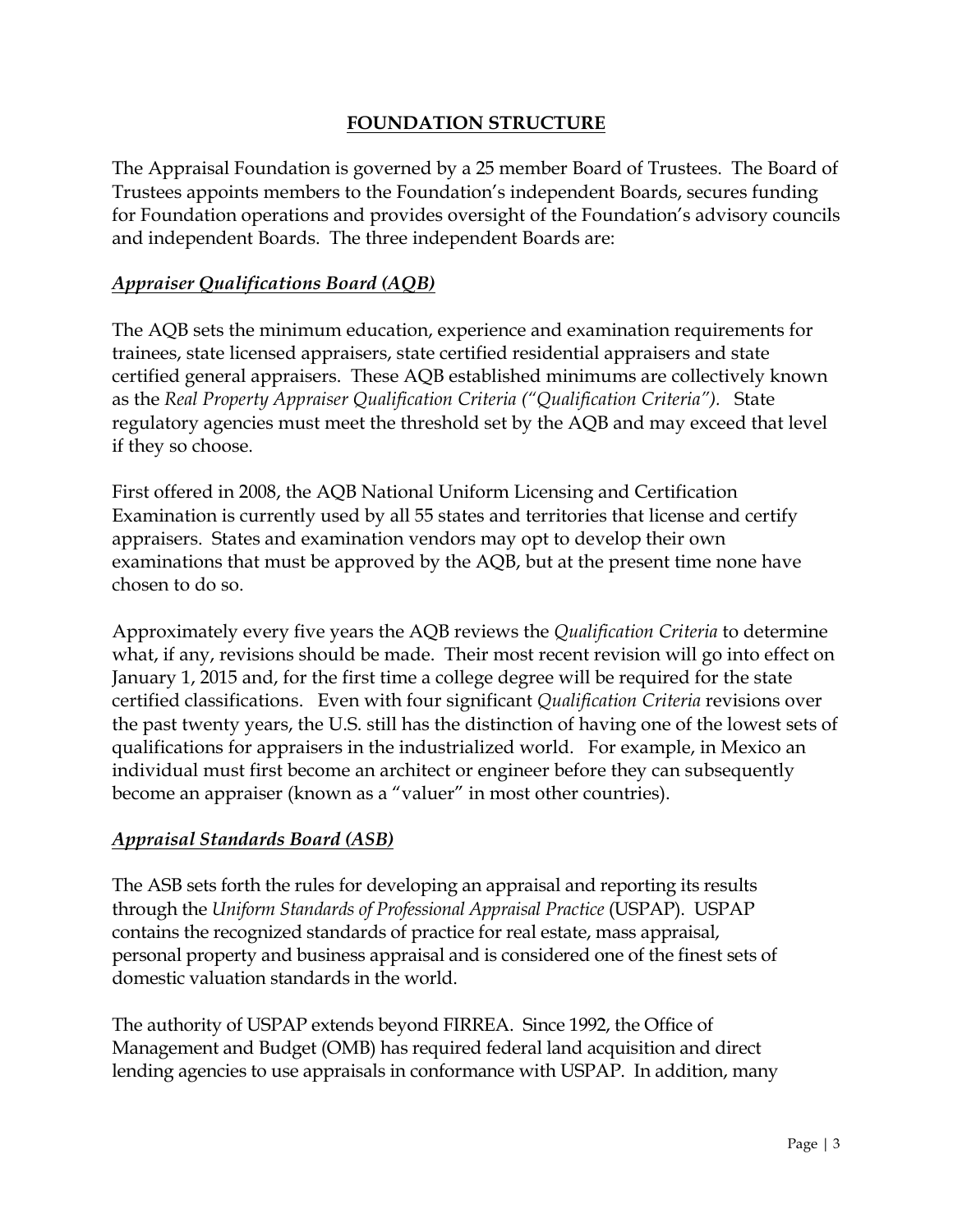states require appraisals performed for any purpose to be USPAP-compliant and completed by state licensed or certified appraisers.

In addition to containing the Standards, USPAP also provides guidance in the form of Advisory Opinions and over 300 Frequently Asked Questions. Originally updated quarterly, USPAP is now published every two years. USPAP is a living document that reflects the ever-changing needs of the marketplace. For instance, the growing presence of Appraisal Management Companies (AMCs), alternative valuation products and the electronic transmission of appraisal reports in recent years has resulted in numerous inquiries to the ASB from appraisers, appraiser regulators and users of appraisal services.

# *Appraisal Practices Board (APB)*

The APB was created by the Foundation in 2010. This board offers voluntary guidance to appraisers, regulators and users of appraisal services on recognized valuation methods and techniques for all valuation disciplines. For lack of a better term, it is our "how to" board.

The genesis of the APB was the collapse of the housing market in 2008. For many appraisers this was the first time that they were confronted with declining prices, short sales and foreclosures. Because a majority of appraisers do not belong to any professional appraisal organization, the question became "*Where do appraisers get guidance for their practice?"* The Foundation established the APB to fill an existing void.

The APB annually solicits stakeholders to identify topics where additional guidance appears to be needed. Teams of experts are then selected to work with the APB in developing the appropriate guidance. This guidance is known as a *Valuation Advisory* and may include more than one recognized method or technique that addresses the specific issue.

Valuation Advisories issued to date include:

- *[The Identification of Contributory Assets and the Calculation of Economic Rents](https://appraisalfoundation.sharefile.com/d/s59734fc471149779)* (Business Valuation)
- *[Adjusting Comparable Sales for Seller Concessions](https://appraisalfoundation.sharefile.com/d/s54c9756b83f43f5a)*
- *[Residential Appraising in a Declining Market](https://appraisalfoundation.sharefile.com/d/s312c40fc01b4987b)*

Valuation Advisories currently under development include:

• *Identifying Comparable Properties*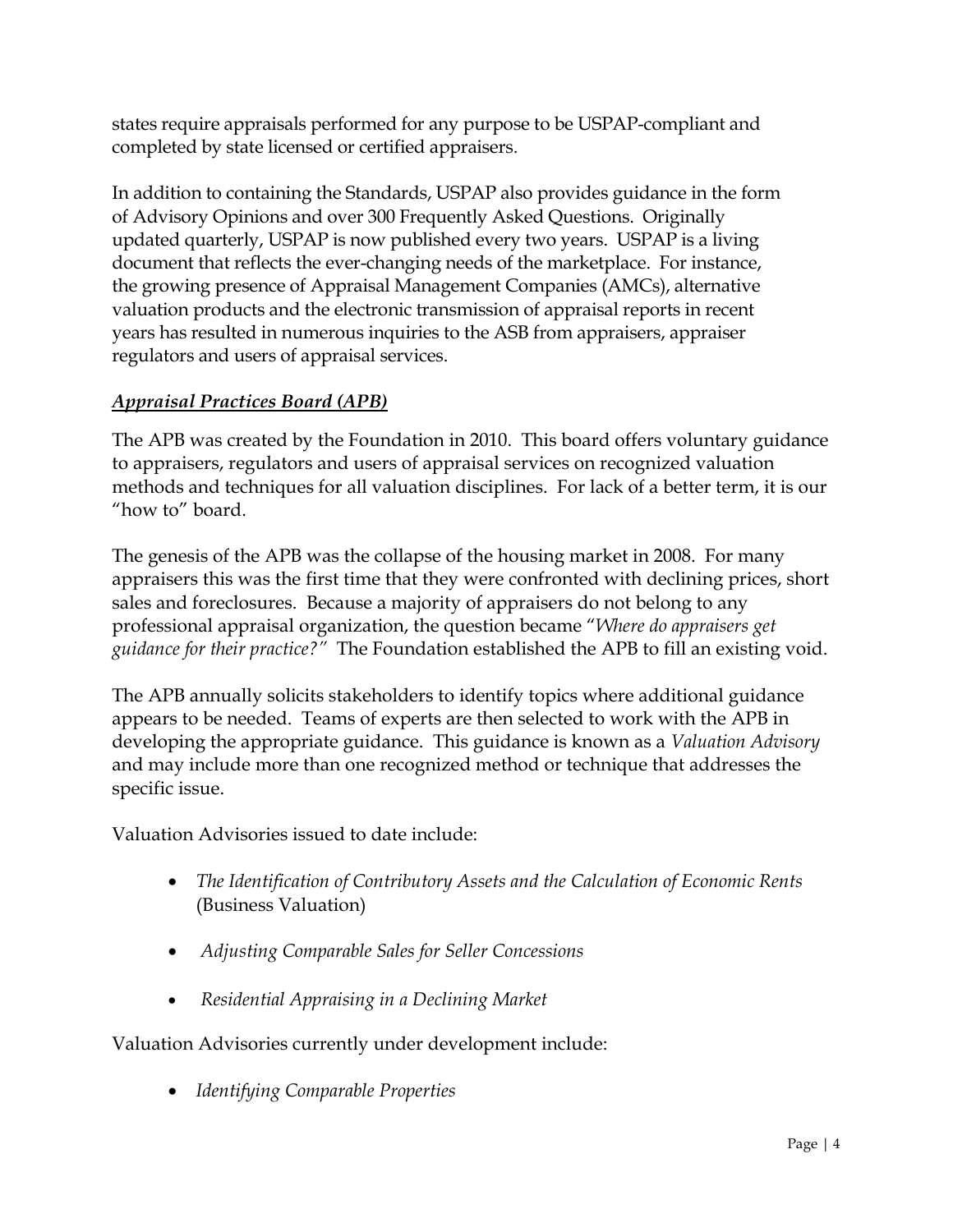- *Appraising Green Buildings – Background Competence*
- *The Valuation of Customer-Related Assets* (Business Valuation)
- *Control Premiums for Financial Reporting* (Business Valuation)
- *Contingent Consideration* (Business Valuation)

It should also be noted that this guidance is available to appraisers, regulators and the general public at no charge and there is no requirement to use or adhere to the guidance.

## **PUBLIC TRUST AND TRANSPARENCY**

A cornerstone of the work of the Foundation lies in building and maintaining public trust in the appraisal profession. In fact, the words "public trust" appear in our mission statement:

*The Appraisal Foundation is dedicated to promoting professionalism and ensuring public trust in the valuation profession. This is accomplished through the promulgation of standards, appraiser qualifications, and guidance regarding valuation methods and techniques.*

One important way to build and maintain public trust is to promote transparency whenever and wherever possible. Our Boards conduct public meetings and adopt their work product in that setting. The Boards issue exposure drafts of pending work and post all public comments received on our website. We also conduct public interviews of candidates seeking to serve on our Boards.

In addition, as part of our commitment to promoting the public trust, we have worked with several U.S. government agencies, at their request, on developing specific recommendations to improve their internal appraisal operations, to assist in their investigative work relating to valuation or to assist in developing new policies and procedures. Over the past several years we have worked with the following government agencies:

- U.S. Department of Agriculture, Forest Service
- U.S. Department of Interior, Bureau of Land Management
- Office of Special Trustee for American Indians
- U.S. Department of the Interior, Minerals Management Service
- U.S. Department of Agriculture, Natural Resources Conservation Service
- U.S. Department of Energy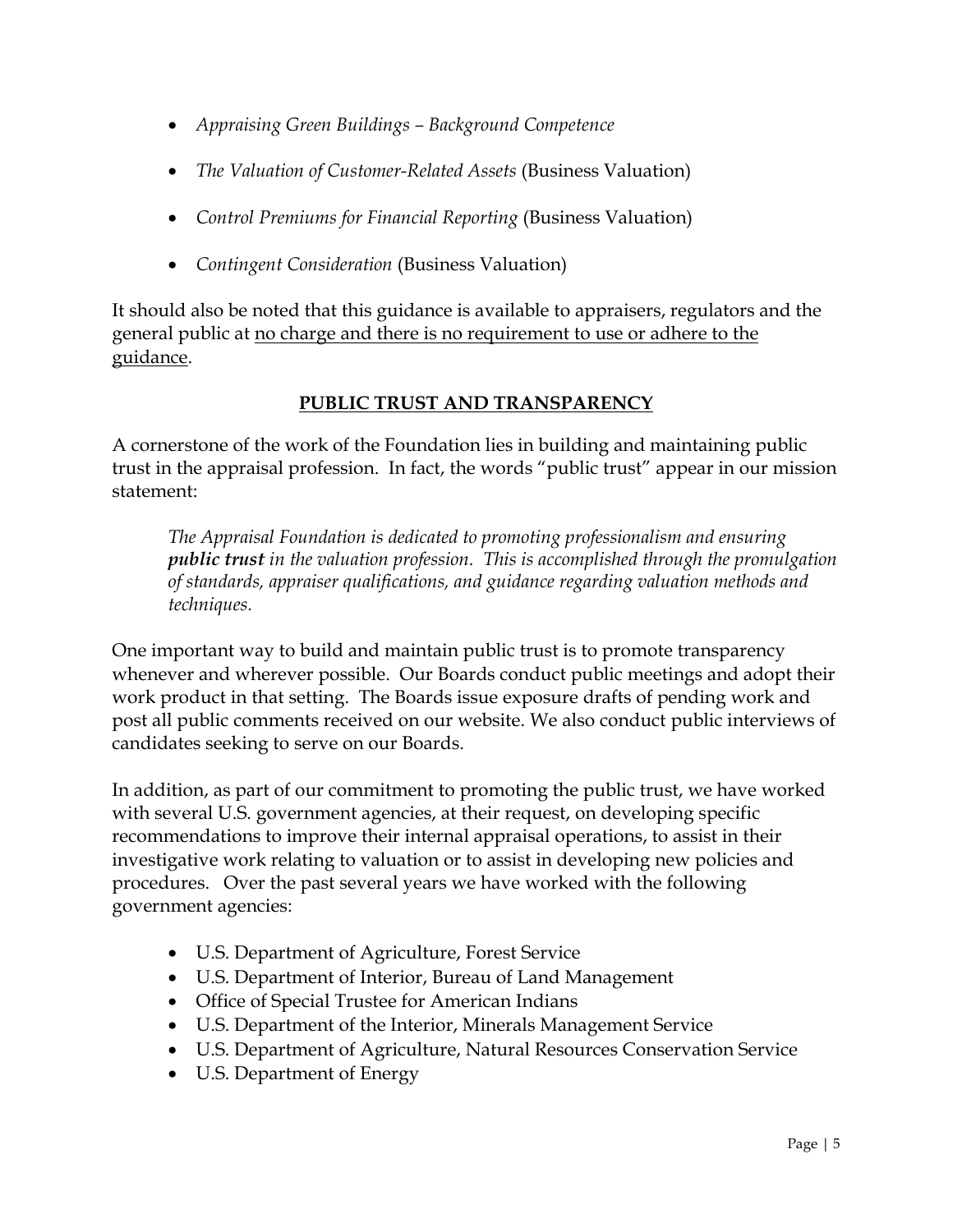#### **FOUNDATION PROJECTS TO IMPROVE THE REAL PROPERTY APPRAISER REGULATORY SYSTEM**

In recent years we have had an excellent working relationship with the Association of Appraiser Regulatory Officials (AARO). The real property appraiser regulatory system is an unfunded federal mandate which has resulted in many states facing significant personnel and financial challenges. As a part of the appraiser regulatory system, the Foundation has made it a priority to assist state appraiser regulators whenever possible. The following are some examples of collaborative efforts benefitting state appraiser regulators.

#### *State Investigator Training*

State appraiser regulatory agencies investigate complaints using a variety of methods. Some states have full-time appraiser investigators, some share investigators with other professions and trades, some use state board members and others contract with appraisers.

To help promote consistency in investigations of appraisal complaints, AARO and the Foundation developed a 2 ½ day course focusing on USPAP, fundamental investigative and interviewing techniques and reporting the findings.

Since 2009 we have conducted ten State Investigator Training Course offerings attended by more than 360 state investigators. Nearly 240 investigators have taken the entrylevel course and over 125 have gone on to take the 2 ½ day advanced course. This year, we are offering the entry-level course in June and the advanced course in August. The Foundation, with a grant from the Appraisal Subcommittee (ASC), covers all of the travel and lodging expenses for the attendees so that state budgetary restrictions do not limit participation.

In addition, in December 2011 we filmed a four-hour "investigator update" at the Mock Court Room of George Washington University Law School. This update is for those who have taken both the entry-level and advanced courses. It is our belief that this video will have a shelf life of at least five years and can be viewed from the investigators home or office.

This project is a great example of how the Foundation, AARO and the ASC can cooperatively produce a successful program that benefits the public in the form of a more efficient and consistent nationwide appraiser regulatory system.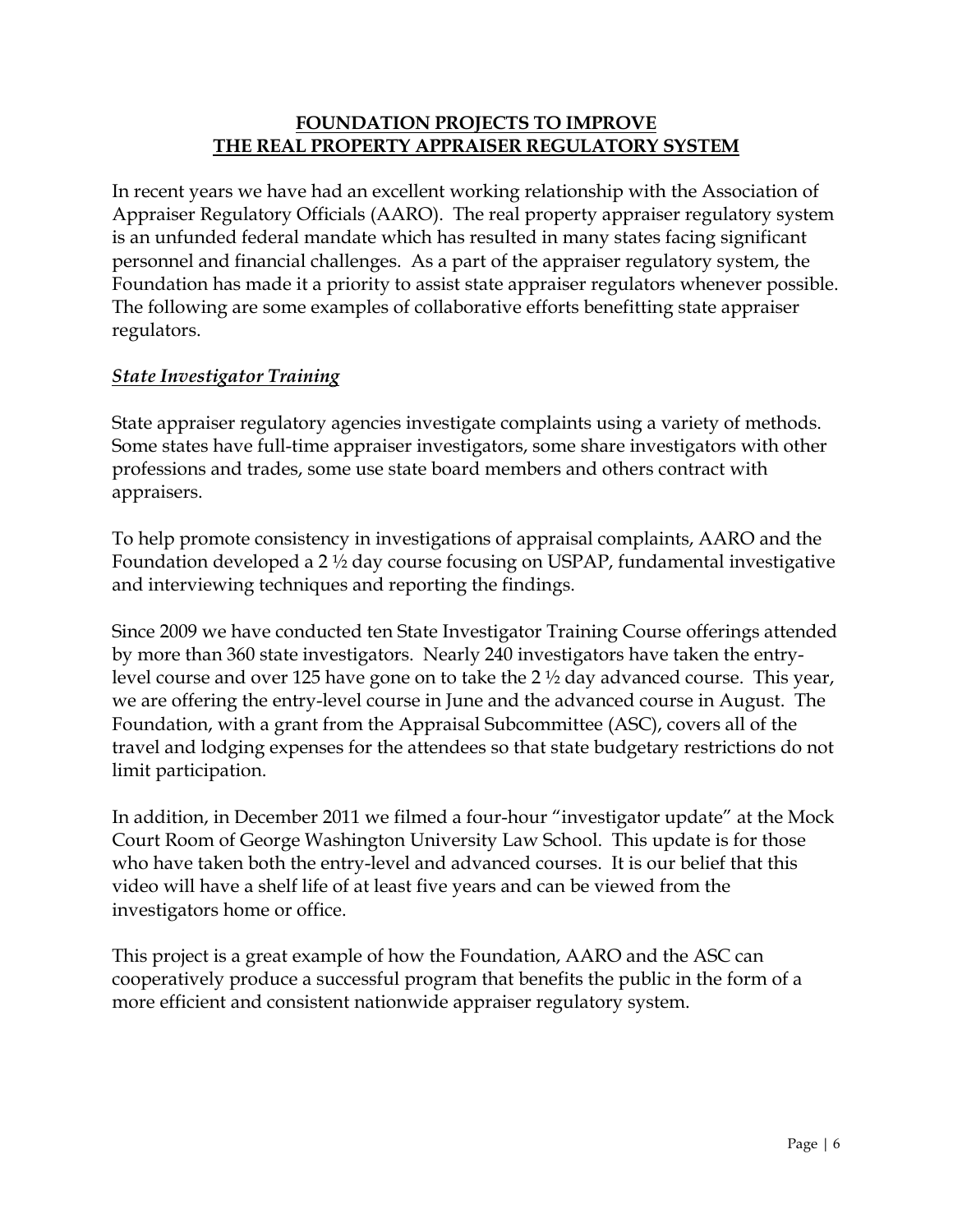## *Foundation eLibrary/Training Videos*

The Appraisal Foundation has produced a series of video training sessions, some designed specifically for state appraiser regulators and others for all appraisers. These training videos are located in the eLibrary on the Foundation's web site.

Some of the videos currently included in the eLibrary are of specific interest to state appraiser regulators, including:

- *USPAP Summary of Actions for the 2012-13 Edition* A brief summary of the most recent changes to USPAP provided by the ASB Chair and Vice Chair.
- *2012-13 USPAP Update for State Regulators* A presentation by the ASB Vice Chair on the most recent changes to USPAP geared specifically for state regulators.
- *Mock Administrative Hearing* A four-hour Mock Administrative Hearing that includes a question and answer session with state regulators.
- *An Introduction to Green Buildings and their Valuation*  A panel discussion including representatives from the White House, the U.S. Department of Energy, the U.S. Green Building Council and Cushman & Wakefield.
- *Appraisal Regulatory Investigator Update* An update for participants who have completed the entry level and advanced level of the State Investigator Training filmed at the George Washington University Law School.

This August we are filming the following videos that will be of interest to state appraiser regulators:

- Understanding the Real Property Appraiser Regulatory System
- The AQB *Real Property Appraiser Qualification Criteria* Changes Effective 2015
- The Role and Responsibilities of the Appraisal Practices Board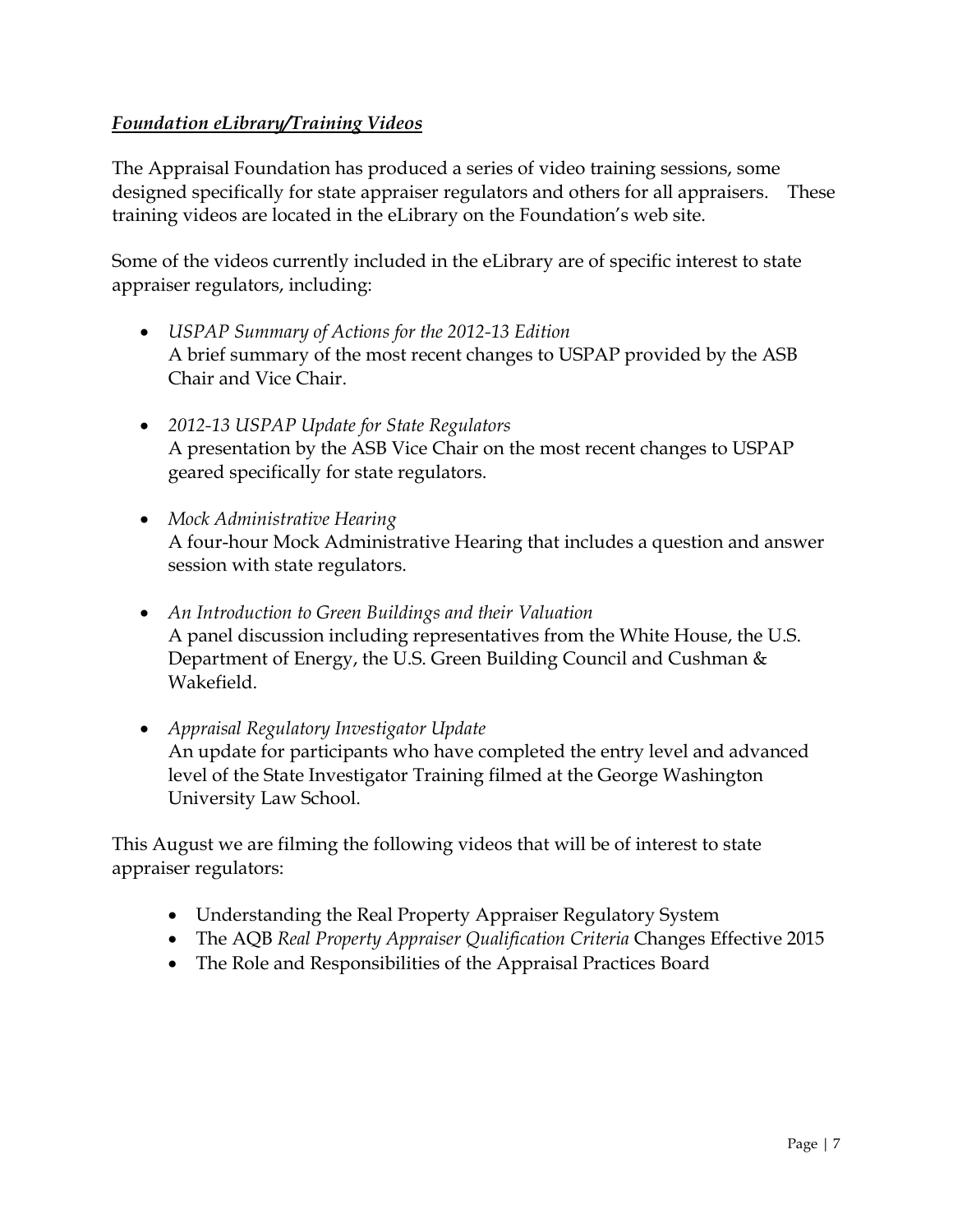#### *Consistent Enforcement*

Many jurisdictions have differing enforcement philosophies, with some placing more emphasis on fines, education or probation. However, they are all enforcing the same document, USPAP, so there should be consistency in enforcement.

The Foundation appointed a task force composed of state and federal appraisal regulators to develop recommended voluntary disciplinary guidelines for the states. In August 2010 the Foundation issued a *Voluntary Disciplinary Action Matrix* for use by state appraiser regulatory agencies. The matrix cites specific violations of USPAP and recommended disciplinary action. The matrix also contains a list of aggravating and mitigating circumstances to consider. The matrix is updated with each edition of USPAP and is made available to all state regulators.

#### **SPECIFIC COMMENTARY REQUESTED BY THE SUBCOMMITTEE**

## **1) Please provide a summary of and the challenges of the new strategic plan of The Appraisal Foundation and a review of the evolution of the Appraisal Practices Board (APB).**

#### *The Proposed Strategic Plan of The Appraisal Foundation*

The Strategic Plan Task Force was established in 2011 by the Chair of the Board of Trustees. With 2012 marking the 25<sup>th</sup> Anniversary of The Appraisal Foundation, the leadership of the Board of Trustees agreed that the time was right to take a close look at where The Appraisal Foundation is heading as it moves into its next 25 years. The Task Force, which is composed of appraisers, users of appraisal services and regulators, with representation from the many appraisal organizations and stakeholders, was charged with reviewing the history of The Appraisal Foundation (where it started, where it is now and where it will go in the future).

Since May of 2011, the Task Force met numerous times via conference call and held in person sessions in September 2011 and January 2012. The January meetings culminated in an initial briefing with the Executive Committee of the Board of Trustees. Since that meeting, the Task Force held several conference calls to refine its initial recommendations. These draft recommendations were presented to the Board of Trustees and the Sponsors of the Foundation on May 17 and May 18 in conjunction with the Spring Board of Trustees meeting.

It is anticipated that the proposed Strategic Plan of the Task Force will be submitted to the Board of Trustees next month. Assuming it is accepted by the Board of Trustees, *it will be publicly exposed to all stakeholders for ninety days.* This November the Board of Trustees will take into account public comments received and make a final determination on approving the Strategic Plan.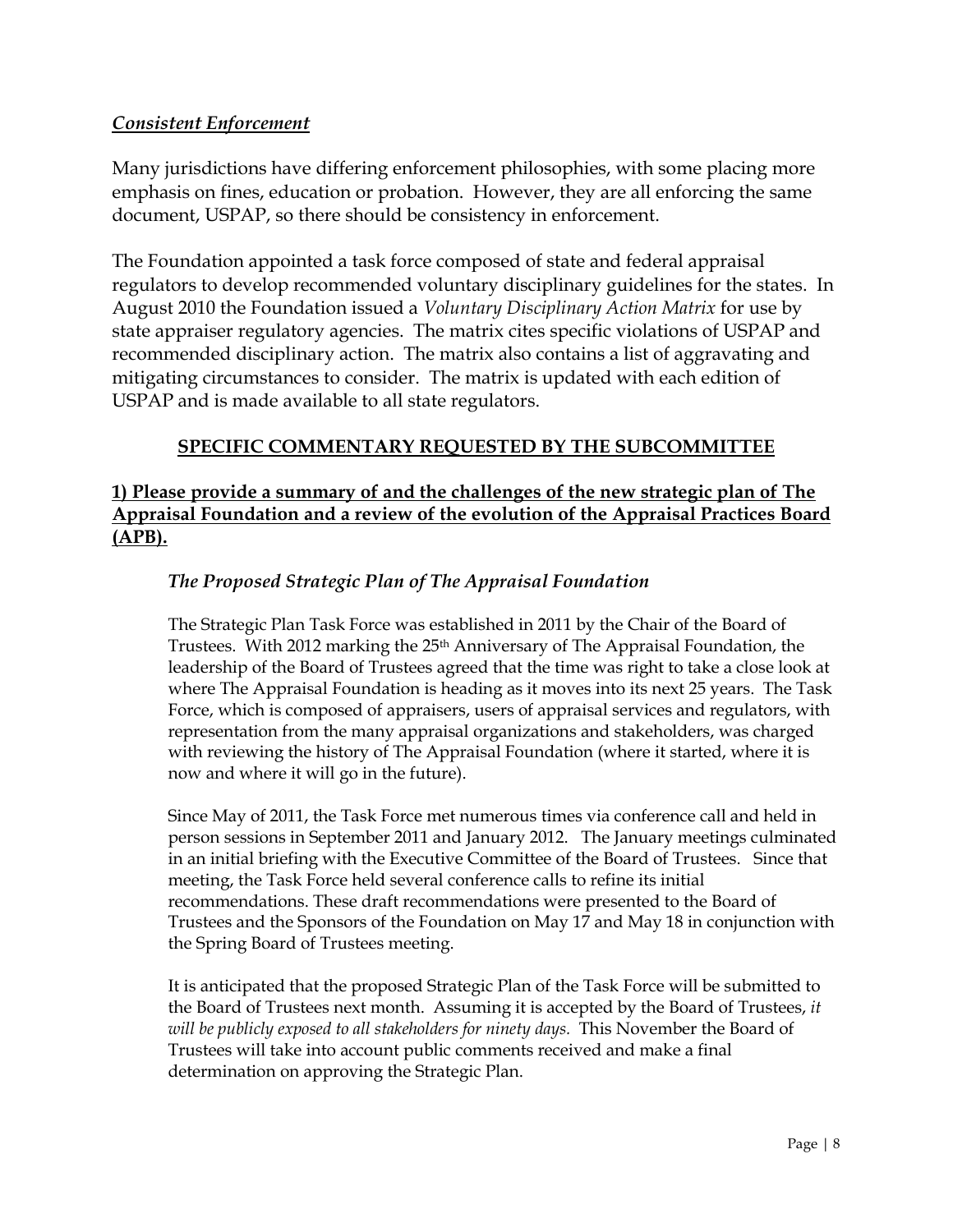The main elements of the plan include:

- 1) Revised Foundation Vision and Mission Statements
- 2) Outreach and Communications
- 3) Interaction with State and Federal Regulators
- 4) Future Educational Role of The Appraisal Foundation
- 5) Potential Future Funding Sources
- 6) Future Role of Foundation Sponsors
- 7) Proposed Foundation Structure
- 8) Staying Abreast of Changing Valuation Products
- 9) Reaching out to Young and New Professionals
- 10) Future Foundation Relationship with Academia
- 11) Branding of The Appraisal Foundation

Following the briefing to the Trustees in May on the above items, the Board voted to revise the Vision and Mission Statements as suggested by the Task Force because they were viewed by the Trustees as being merely clarifying in nature. A National Education Partnership Task Force was also appointed to further define and look into the feasibility of draft recommendation #4, which included a joint effort to develop educational course materials with the Sponsors of the Foundation.

#### *The Evolution of The Appraisal Practices Board*

The genesis of the APB was the collapse of the housing market in 2008. For many appraisers this was the first time that they were confronted with declining prices, short sales and foreclosures. Because over two thirds of appraisers do not belong to a professional appraisal organization, the question became "*Where do appraisers get guidance for their practice?"* This was first brought to the attention of the Foundation at a meeting with the Appraisal Subcommittee in December 2008. At that meeting some members of the Appraisal Subcommittee expressed concern about the fact that the Foundation was not providing guidance to appraisers regarding valuation methods and techniques. They stated that, given our public charge, the Foundation has a responsibility to be of assistance.

This discussion was brought to the attention of the Executive Committee of the Foundation's Board of Trustees by Foundation staff the following month. It was the determination of the Trustees that a task force should be appointed to determine:

1) Does a void currently exist regarding the issuance of guidance on valuation methods and techniques?

2) If such a void exists, is the Foundation the appropriate organization to fill the void, or is there another vehicle (or entity)?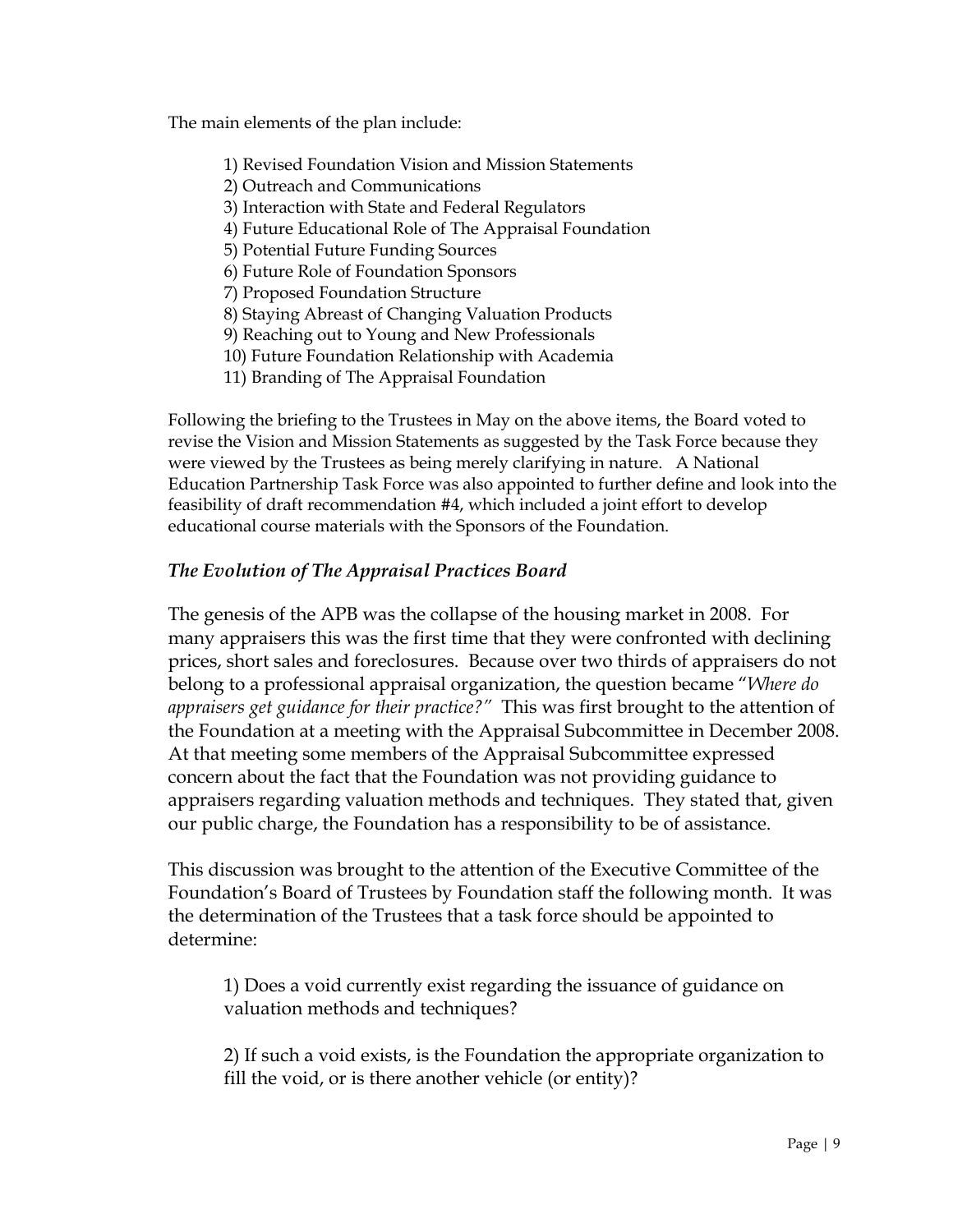Following several months of deliberations, the Task Force on Recognized Valuation Methods and Techniques recommended that the Foundation Board of Trustees give consideration to creating a third independent Board charged with issuing recognized valuation methods and techniques.

In October 2009 the Board of Trustees approved the creation of the Appraisal Practices Board (APB). It was constituted on July 1, 2010.

The APB annually solicits stakeholders to identify topics where additional guidance appears to be needed. Teams of experts are then selected to work with the APB in developing the appropriate guidance. This guidance is known as a *Valuation Advisory* and may include more than one recognized method or technique that addresses the specific issue.

In summary, it is important to note the following about the APB:

(1) The APB does not have any Congressional authority and adherence to the guidance is *strictly voluntary;* 

(2) The APB does not operate with any public/grant funds; and

(3) The Foundation does not charge for the Valuation Advisories issued by the APB.

## **2) Please provide a summary of and the challenges to the Uniform Standards of Professional Appraisal Practice (USPAP).**

The *Uniform Standards of Professional Appraisal Practice* (USPAP) are promulgated by the Appraisal Standards Board of The Appraisal Foundation. They are the generally recognized set of valuation performance standards in the United States and are considered one of the best sets of domestic standards in the world. In addition to real estate, USPAP also covers, mass appraisal, personal property and business valuation.

Promulgating USPAP has several challenges. The first is that it must be flexible and broad enough to address the myriad of valuation problems confronting appraisers while at the same time being definitive enough to be an effective enforcement document for appraiser regulatory officials to use in their disciplinary proceedings. This is one of the primary reasons that the Foundation has established such a close and productive relationship with the Association of Appraiser Regulatory Officials (AARO) over the years. AARO shares concerns the regulators have about USPAP and we have the opportunity to share the rationale and intent of the Appraisal Standards Board in drafting the Standards.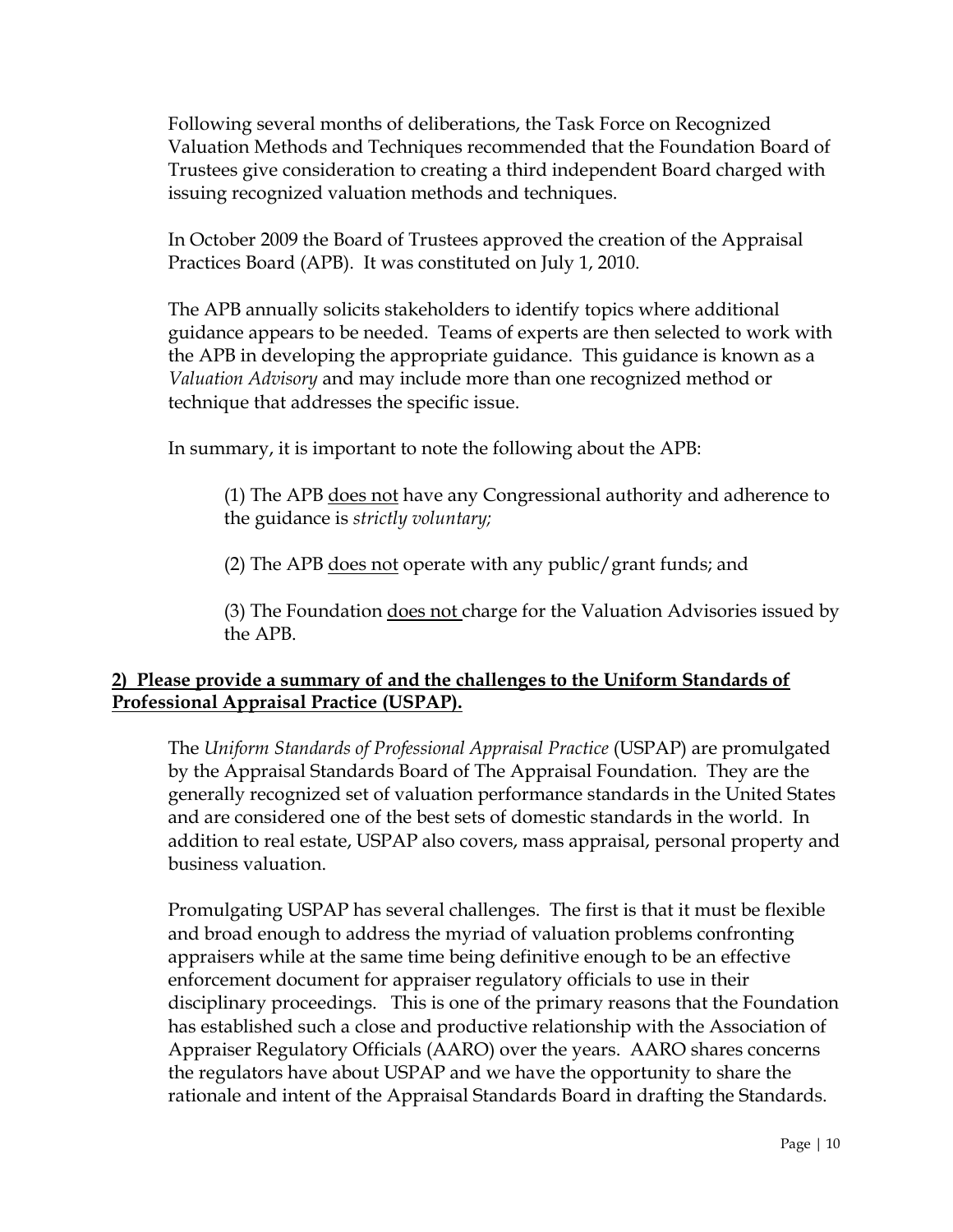The ever changing conditions of the marketplace present another challenge for the Appraisal Standards Board in promulgating USPAP. For instance, the growing presence of Appraisal Management Companies (AMCs), alternative valuation products and the electronic transmission of appraisal reports in recent years has resulted in numerous inquiries to the ASB from appraisers, appraiser regulators and users of appraisal services.

As far as the effectiveness of the Appraisal Standards Board in issuing standards, the Government Accountability Office (GAO) report issued in January of this year (Report 12-147) contained a survey of state appraiser regulatory agencies. One question asked about the effectiveness of the Appraisal Standards Board in setting standards for the way appraisals should be conducted. The results were as follows:

> Very/Somewhat Effective: 74% Somewhat/Very Ineffective: 6% Neutral/Don't Know: 20%

#### **3) Please provide an overview of the regulatory actions taken by The Appraisal Foundation and the Appraisal Subcommittee.**

#### *The Appraisal Foundation*

As previously stated, the Foundation does not have any regulatory authority but does provide the tools for the appraiser regulatory community to perform its duties. The Dodd-Frank Financial Reform Act gave additional Congressional authority to the independent Boards of the Foundation.

States who have a state licensed residential appraiser classification must now meet the *AQB Real Property Appraiser Qualification Criteria* for that classification. In addition if a state has a trainee appraiser classification, it must meet the AQB *Qualification Criteria* for trainee appraiser as well as for supervisory appraisers. The AQB adopted revisions to the *Qualification Criteria* for these and other classifications in December 2011, with an effective date of January 1, 2015.

The Dodd-Frank Financial Reform Act also calls for the Federal financial regulatory agencies to consult with the Appraisal Standards Board regarding quality control standards for automated valuation models (AVMs). While we have not been contacted to date, we stand ready to assist.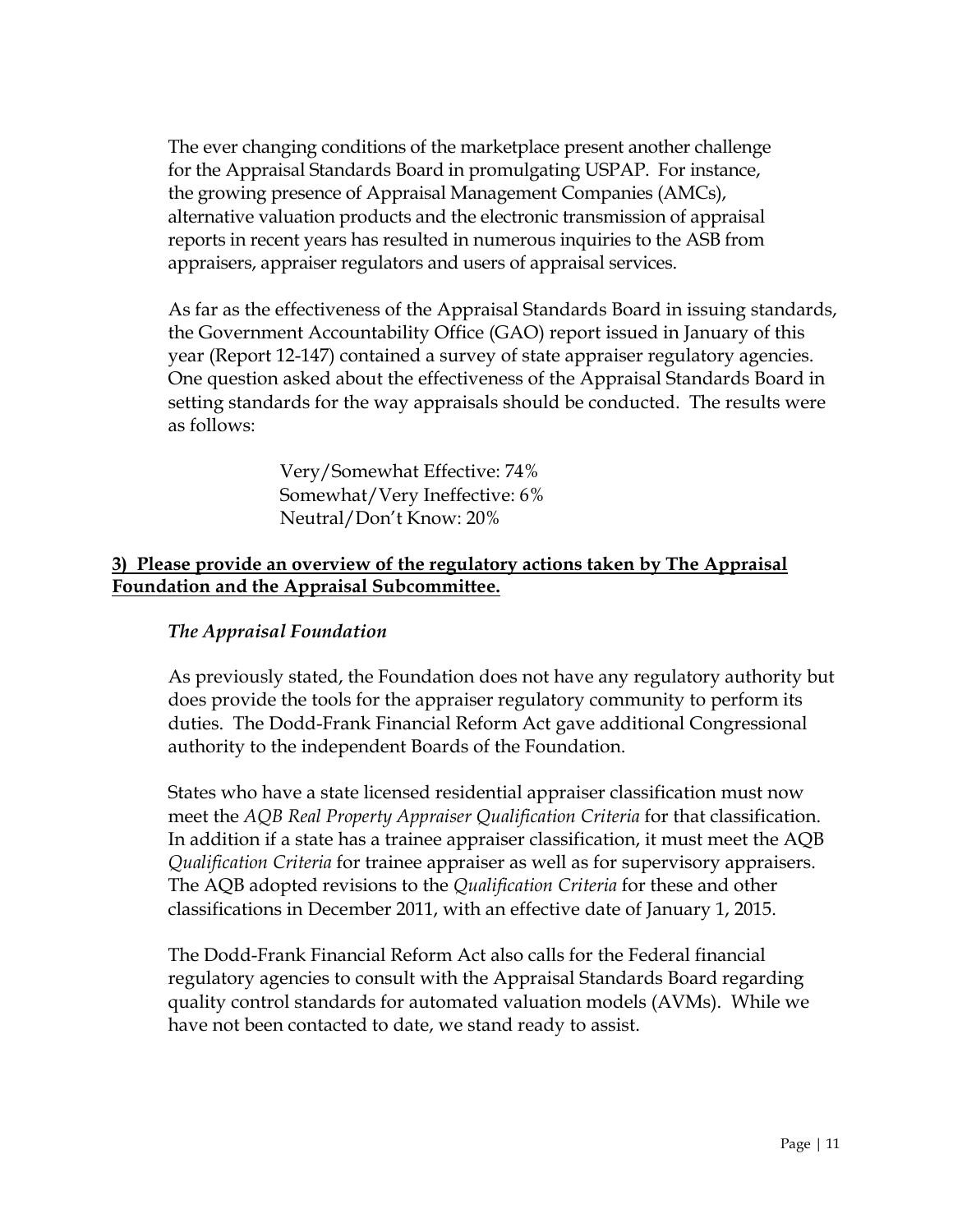#### *The Appraisal Subcommittee*

We believe that the increased regulatory authority granted to the Appraisal Subcommittee as a result of the enactment of the Dodd-Frank Financial Reform Act enhances and clarifies the role of the Appraisal Subcommittee. Grants to the states, the establishment of a national appraisal hot line, the ability to promulgate regulations and the future regulation of Appraisal Management Companies (AMCs) all are improvements to Title XI.

## **4) Please outline any other industry related Federal activities that are of importance to your organization.**

We have two areas of industry related Federal activities that are of importance to the Foundation:

#### *Recommendation Regarding Appraisal Subcommittee Grants to the States*

The Dodd-Frank Financial Reform Act authorizes the Appraisal Subcommittee to:

"*make grants to state appraiser certifying and licensing agencies in accordance with policies to be developed by the Appraisal Subcommittee, to support the efforts of such agencies to comply with this title, including the complaint process, complaint investigations and appraiser enforcement activities of such agencies."* 

Providing grants to individual jurisdictions may prove to be problematic due to issues relating to defining specific needs, tracking funds and grant administration. We recommend that consideration be given to using the funds to train numerous states concurrently. This could be done through the classroom format used for state investigator training or through videos and/or webcasts. While we may never achieve *uniformity* in all 55 states and territories regulating appraisers, this would go a long way to help promote *consistency* among the states. Topics for such training could include:

- 1. Legal Staff Training
- 2. Board Member Training
- 3. Administrative Staff Training
- 4. Understanding the Complaint Process
- 5. Promoting Consistent Enforcement

The Appraisal Foundation stands ready to assist in administering these training sessions, as it has with the state investigator training sessions.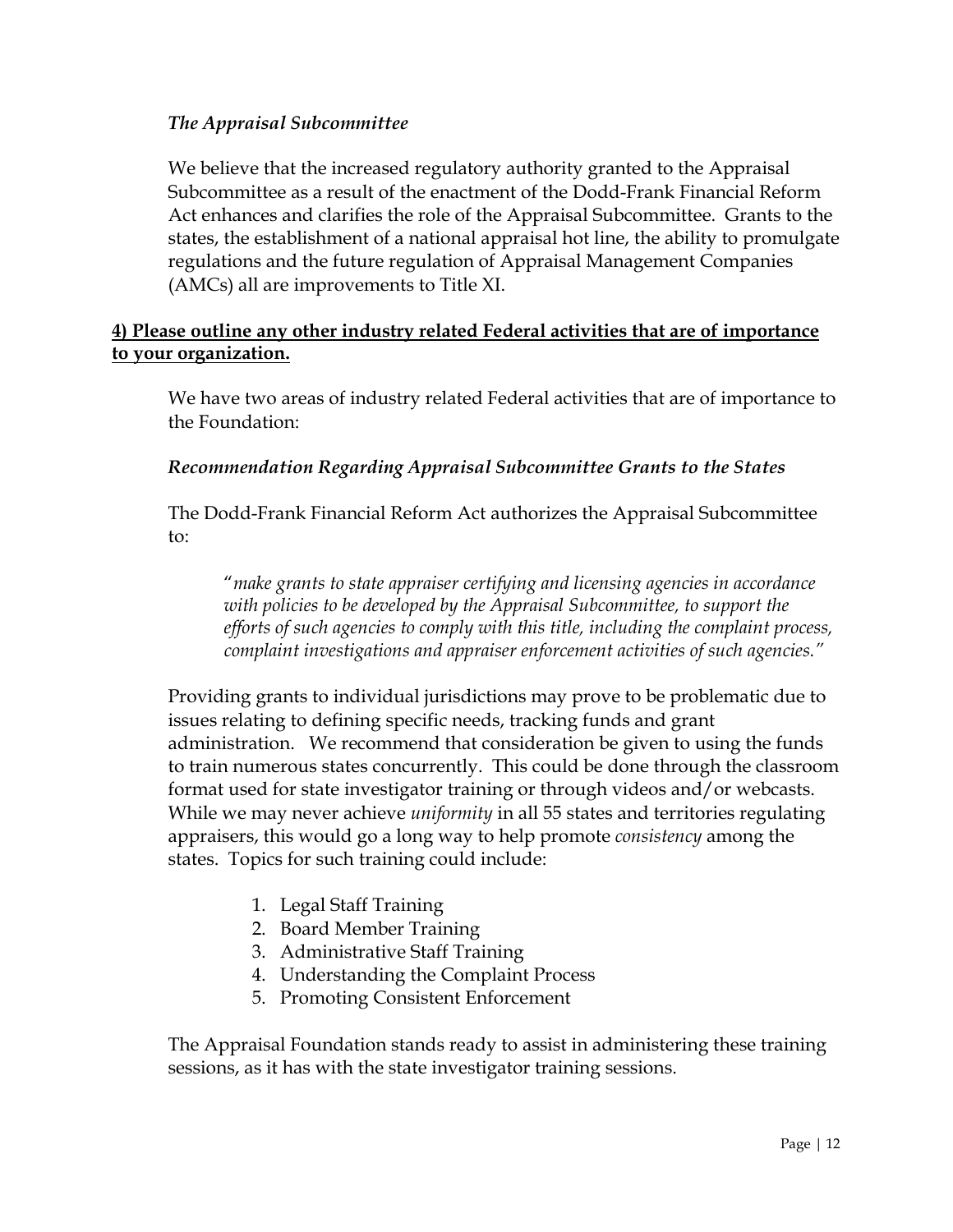## *Recommendation Regarding The Feasibility of Establishing a Self-Regulatory Organization System for Appraisers in the U.S.*

It has been brought to our attention that there may be a proposal offered at the hearing to replace the current appraiser regulatory system as mandated by Title XI of FIRREA with a Self-Regulatory Organization (SRO) system, operated by a trade association.

For the past two decades the Foundation has been working with non-profit organizations and governments around the world regarding appraiser regulatory systems. In countries where there is one principal appraisal trade organization, such as in Great Britain and Australia, the system can work quite well. It can also work well in countries or regions where the valuation profession is just developing. We assisted groups in Russia and the League of Arab States in the Middle East in this regard.

However, in many countries it can be problematic and the U.S. is one of those countries. The Appraisal Institute is the largest trade association in the U.S., yet over two–thirds of state licensed and certified appraisers are not members. In addition, there are over fifteen national and regional appraiser organizations. Due to this fragmentation, an SRO doesn't appear to be feasible.

In addition, there is the question of effective enforcement. According to the Government Accountability Office (GAO) report issued in January of this year (Report 12-147), state appraiser regulatory agencies, often with limited resources, have been very active over the past ten years. They have issued almost 16,000 disciplinary actions, including almost 2,300 revocations and voluntary surrenders and over 1,800 suspensions.

We don't believe an SRO system would produce anywhere near the diligence and enforcement record that has occurred in the 55 jurisdictions currently regulating appraisers. In addition, it is important to note that Title XI was in large part enacted because the trade associations did not adequately police their own members.

# **CONCLUSION**

The Title XI real property appraiser regulatory system, while certainly unique and not without its flaws, has made a very real difference. It is the glue that holds the 55 jurisdictions together and every effort should be made to further refine and improve a system that has demonstrated effectiveness *without the use of appropriated funds.* The